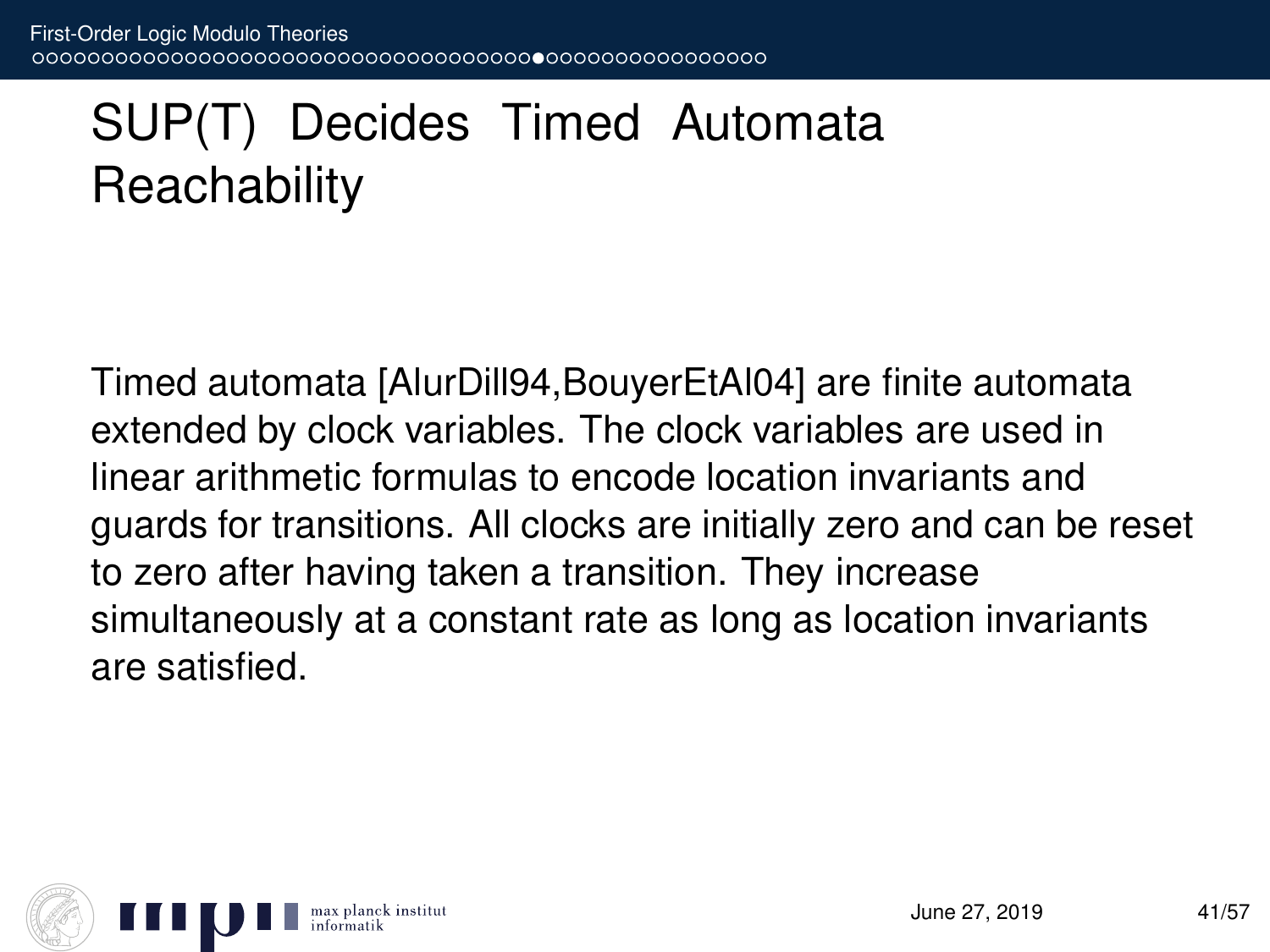

Figure: (8.1) A timed automaton

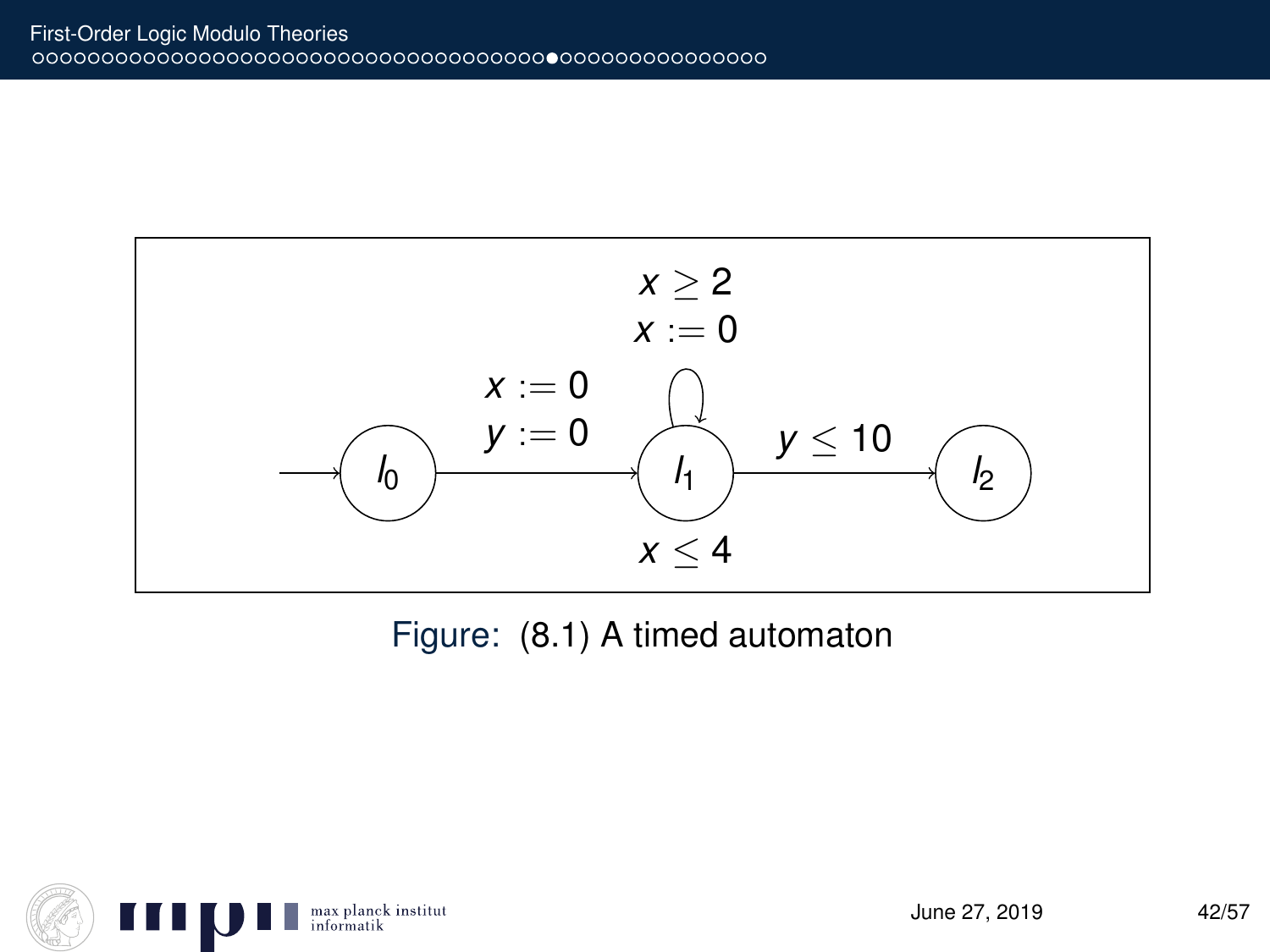Transitions of the automaton are encoded by BSH(LA) (Bernays-Schoenfinkel Horn) clauses.

Translating the transition from  $l_0$  to  $l_1$  and the state invariant for state  $l_1$  results in the respective BSH(LA) clauses

 $(1)$   $x' = 0, y' = 0, x' \le 4 \parallel$  Reach $(l_0, x, y) \rightarrow$  Reach $(l_1, x', y')$  $(2)$   $t \ge 0$ ,  $x'' = x' + t$ ,  $y'' = y' + t$ ,  $x'' \le 4 \parallel$  Reach $(h, x', y') \rightarrow$ Reach( $l_1, x'', y'$ ).

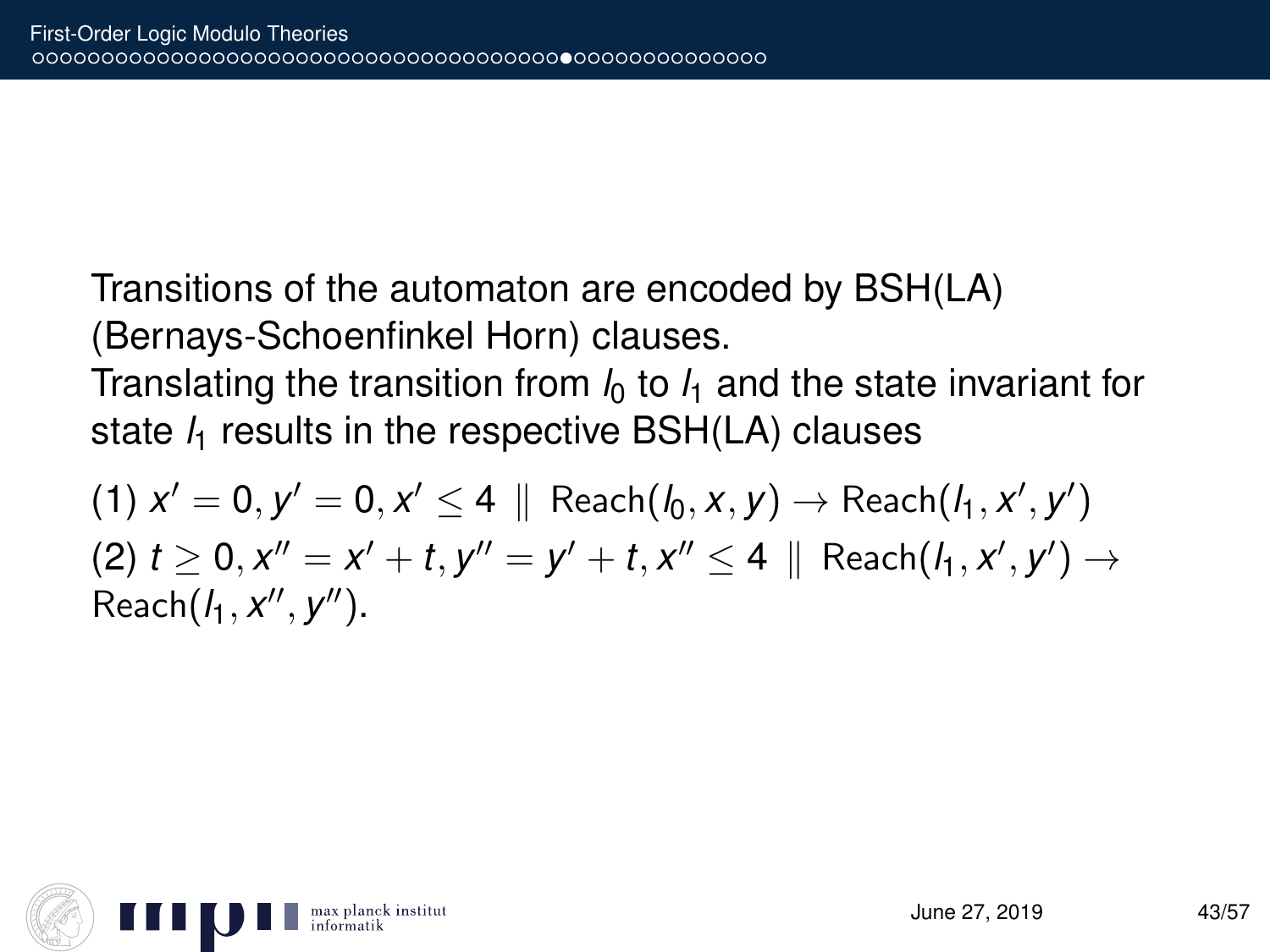Performing superposition on Reach( $l_1, x', y'$ ) yields

$$
x'=0, y'=0, x'\leq 4, t\geq 0, x''=x'+t, y''=y'+t, x''\leq 4\parallel \text{Reach}(I_0, x, y)\rightarrow \text{Reach}(I_1, x'', y'')
$$

which can be simplified by LA constraint simplification (elimination of  $t$ ,  $x'$ , and  $y'$ ) to

$$
(3) \quad x'' \geq 0, x'' = y'', x'' \leq 4 \|\text{Reach}(I_0, x, y) \to \text{Reach}(I_1, x'', y'').
$$

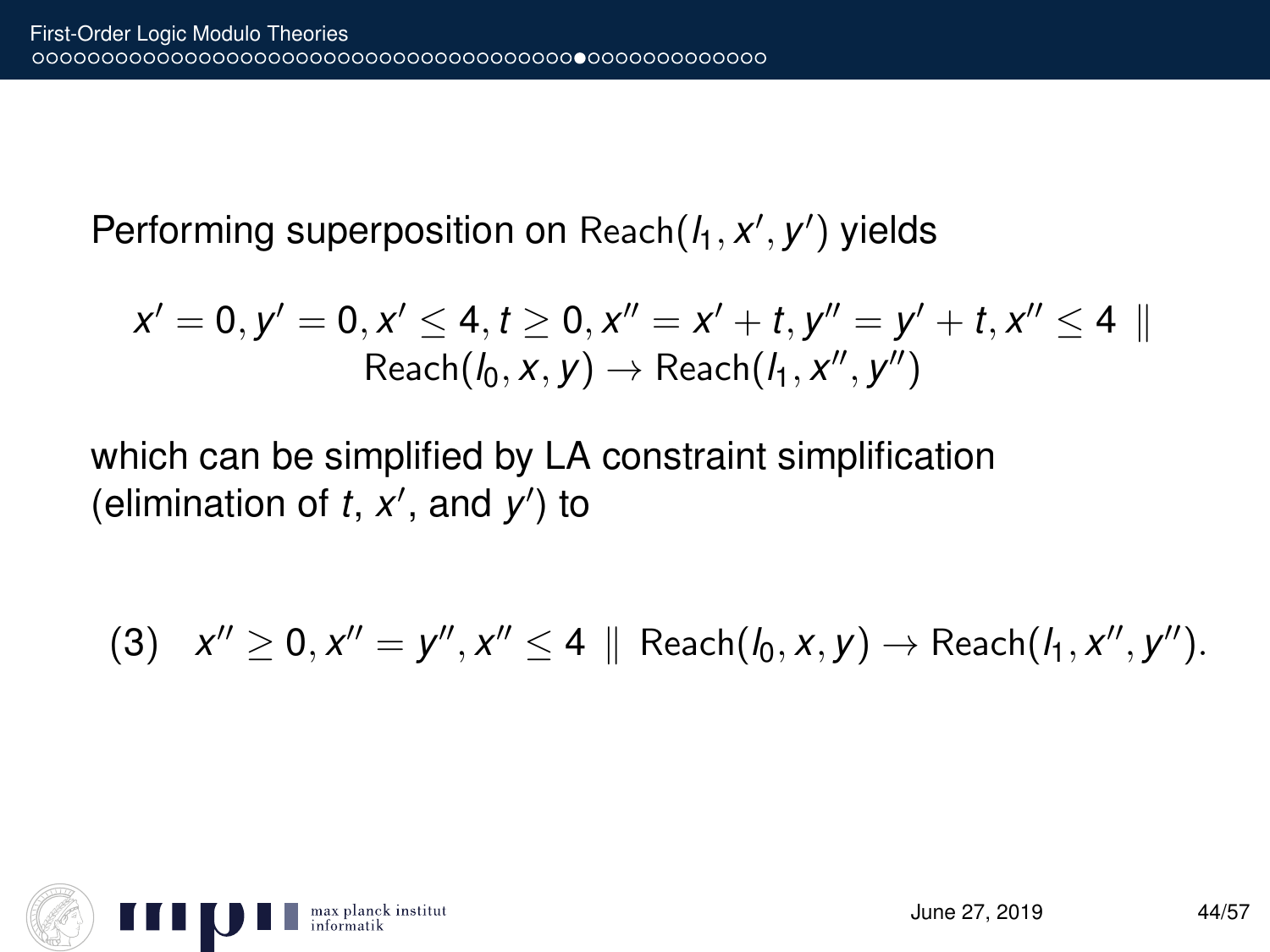#### 8.9.1 Definition (Timed Automaton)

A *timed automaton* T is a tuple  $T = (L, \text{start}, X, \{\text{inv}_l\}_{l \in I}, E, \text{final})$ where *L* is a finite set of *locations* with *initial location* start ∈ *L* and final location final  $\in$  *L*, *X* is a finite set of clock variables,  $\mathsf{inv}_I \in B(X)$  is the *invariant* of location *l*;  $E \subseteq L \times B(X) \times 2^X \times L$  is a finite set of *edges*. An edge (*l*, φ, *Z*, *l* 0 ) represents a transition from location *l* to location *l'*. The constraint  $\phi$  determines when the edge is enabled, and the set *Z* contains the clocks to be reset to zero when taking the edge.

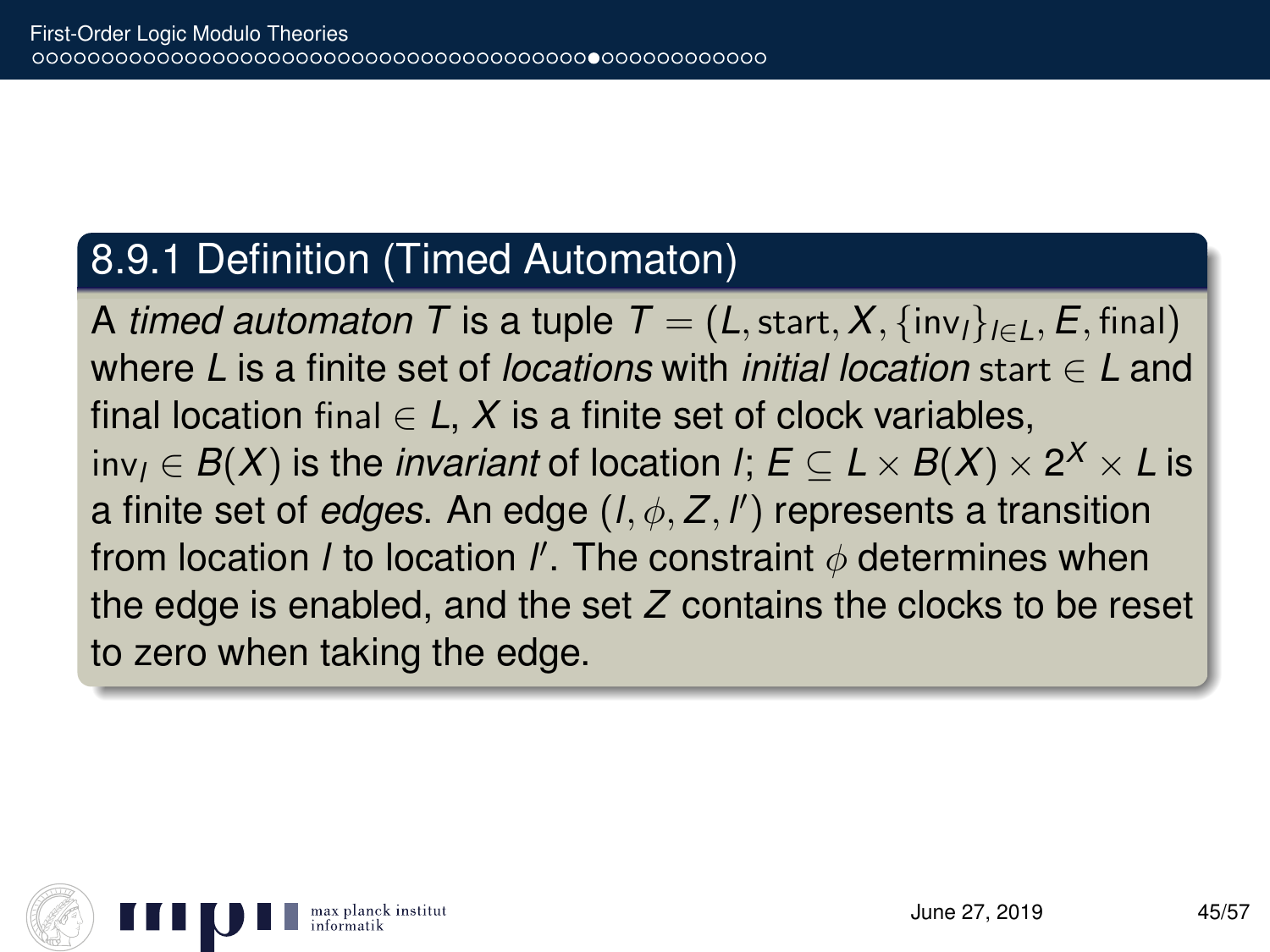A *state* of a timed automaton is a tuple (*l*, ν) consisting of a location  $l \in L$  and a valuation  $v \in X \to \mathbb{O}^+$  for all clocks. The initial state is  $(h, \nu_0)$  where  $\nu_0$  assigns zero to all clocks. In a location, the values of all clocks can increase at a fixed rate as long as the location's invariant is satisfied. This induces a relation  $(l, \nu) \stackrel{\delta}{\rightarrow} (l, \nu + \delta)$  between states, where both  $\nu$  and  $\nu + \delta$  satisfy inv<sub>l</sub>. We call the relation  $\bigcup_{\delta\in\mathbb{Q}^+}\stackrel{\delta}{\to}$  the *timed reachability relation*. For example, in the timed automaton from Figure 8.1, we have  $(f_1, \{x \mapsto 0, y \mapsto 0\}) \stackrel{4}{\rightarrow} (f_1, \{x \mapsto 4, y \mapsto 4\}).$ 

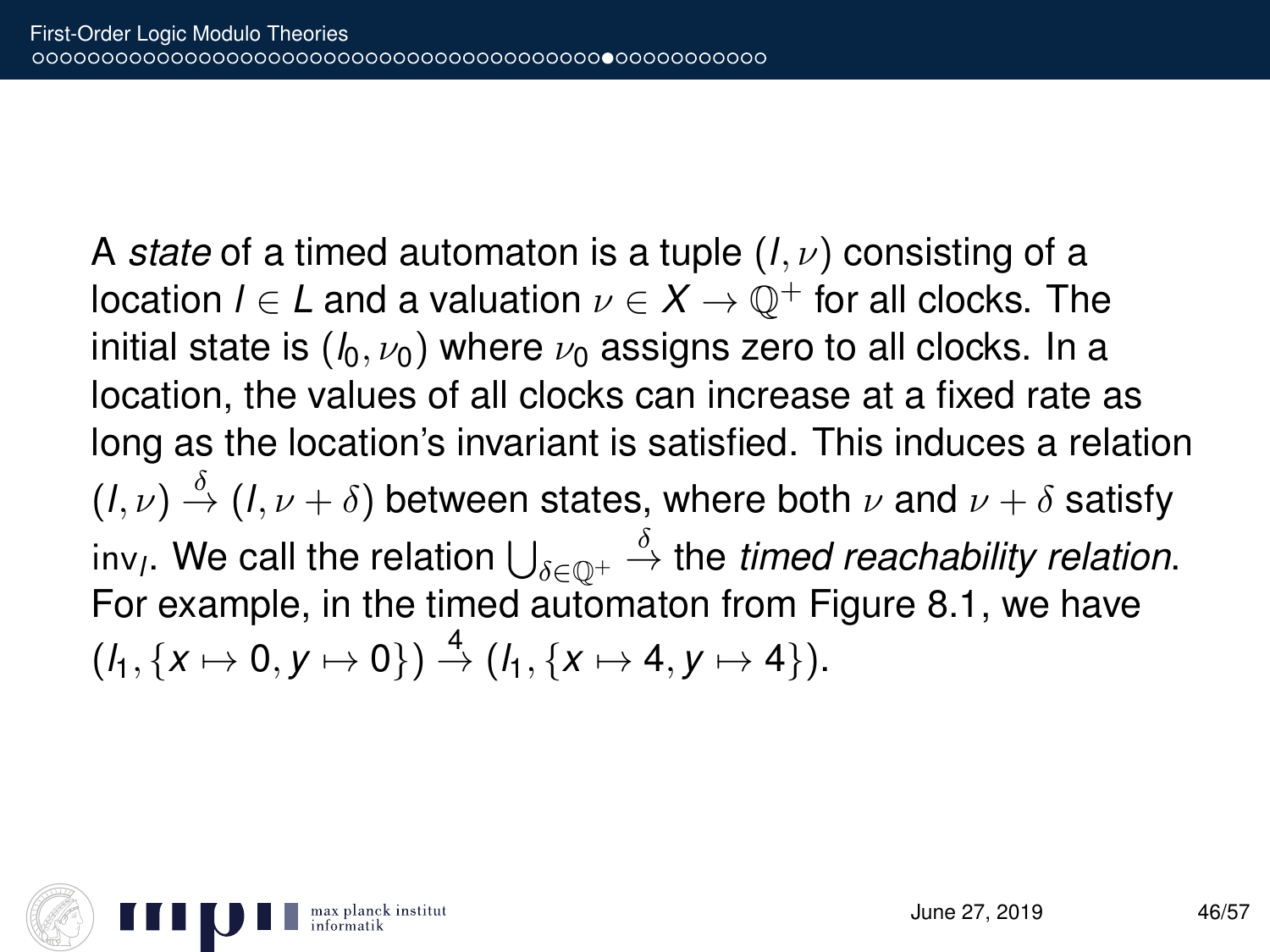When the valuation satisfies the guard of an edge, the edge can be taken, and a new clock valuation is determined according to *Z*. These discrete steps in turn induce a transition relation  $(l, \nu) \stackrel{d}{\rightarrow} (l', \nu')$  between states, where  $\nu$  satisfies the guard of an edge between *l* and  $l'$ , and  $\nu'$  is the result of applying the corresponding clock resets. We call this relation the *discrete-step reachability relation*. Considering again the timed automaton from Figure 8.1, we have  $(l_1, \{x \mapsto 3, y \mapsto 3\}) \stackrel{d}{\rightarrow} (l_1, \{x \mapsto 0, y \mapsto 3\}).$ 

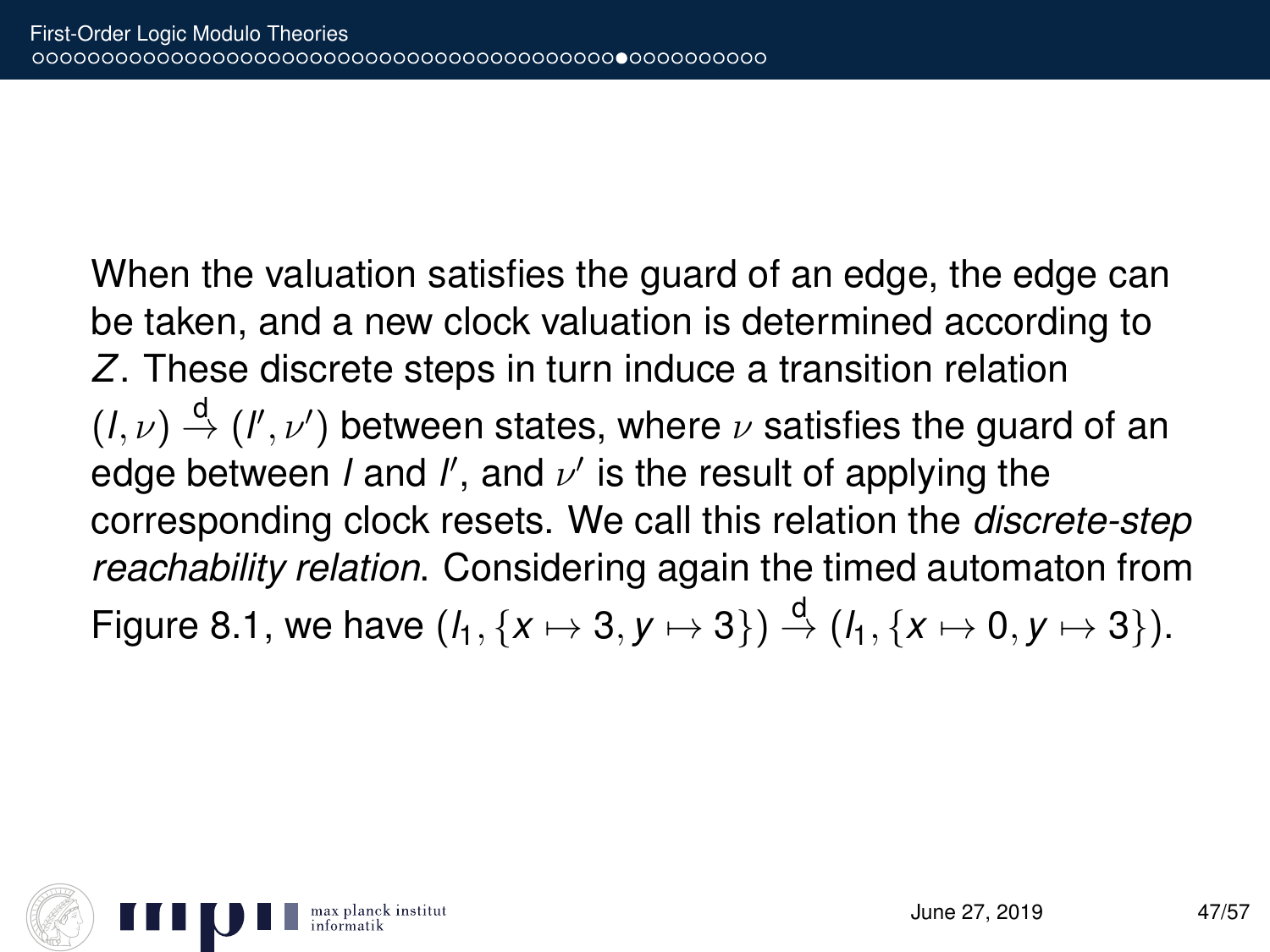The *reachability relation*  $\rightarrow$  is defined as the union of the timed and discrete-step reachability relations. By  $\rightarrow^*$  we denote its reflexive transitive closure. We say that a state *l* is *reachable* if  $(\mathit{l}_0,\nu_0) \rightarrow^* (\mathit{l},\nu)$  from some  $\nu.$  It is easy to see that a state *l* is reachable if and only if there exists a finite sequence  $\pi = (l_0, \nu_0), (l_1, \nu_1), (l_2, \nu_2), \ldots, (l_n, \nu_n)$  of states where  $(l_n, \nu_n) = (l, \nu)$  and any two consecutive states are contained either in the timed reachability relation or in the discrete-step reachability relation. We call such a sequence a *run* (of *T*). A timed automaton *T* is *non-empty* if the final state is reachable.

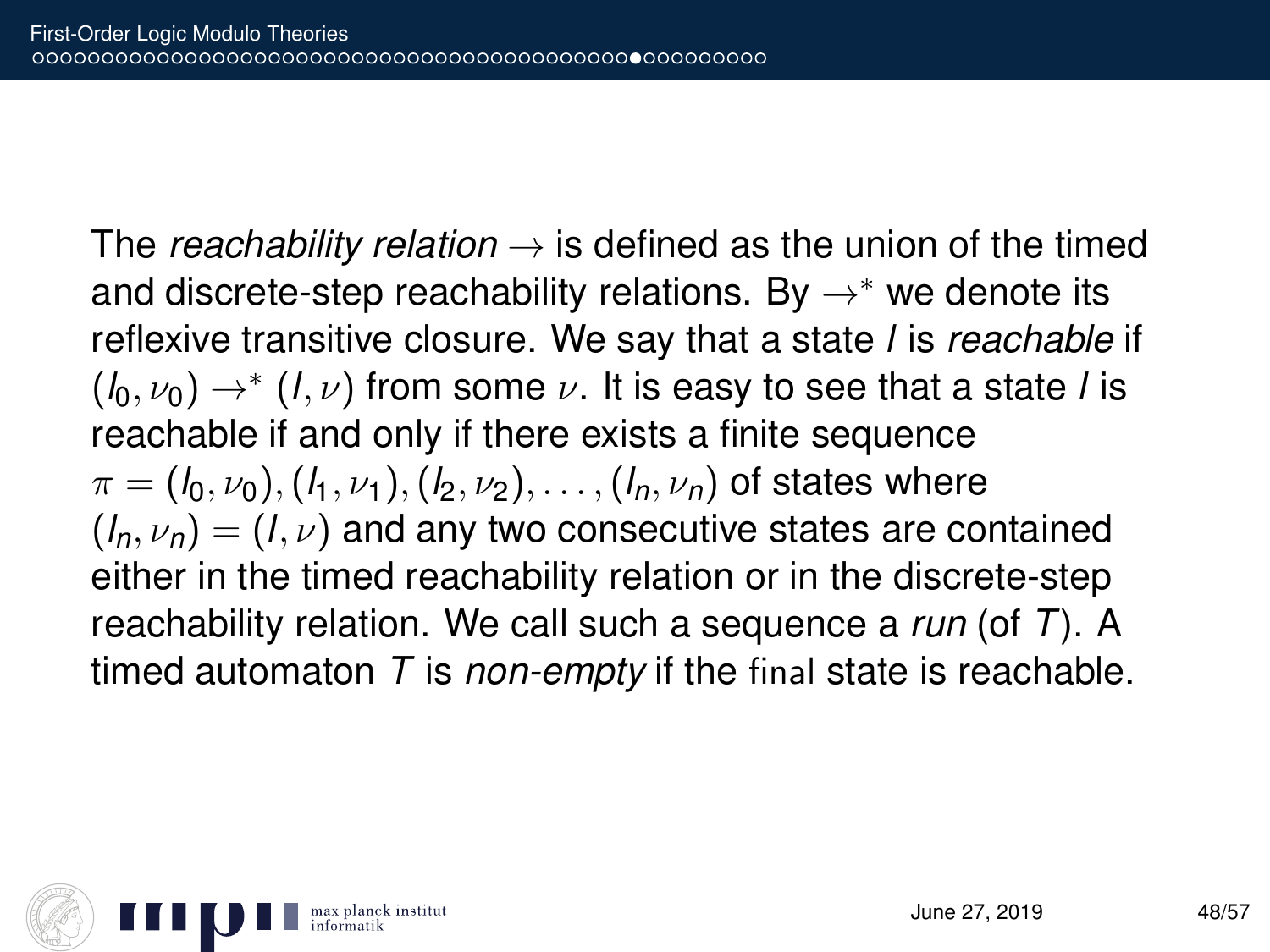### 8.9.2 Theorem (Timed Automata are decidable [AlurDill94])

It is decidable, PSPACE-complete, whether a timed automaton *T* is non-empty.

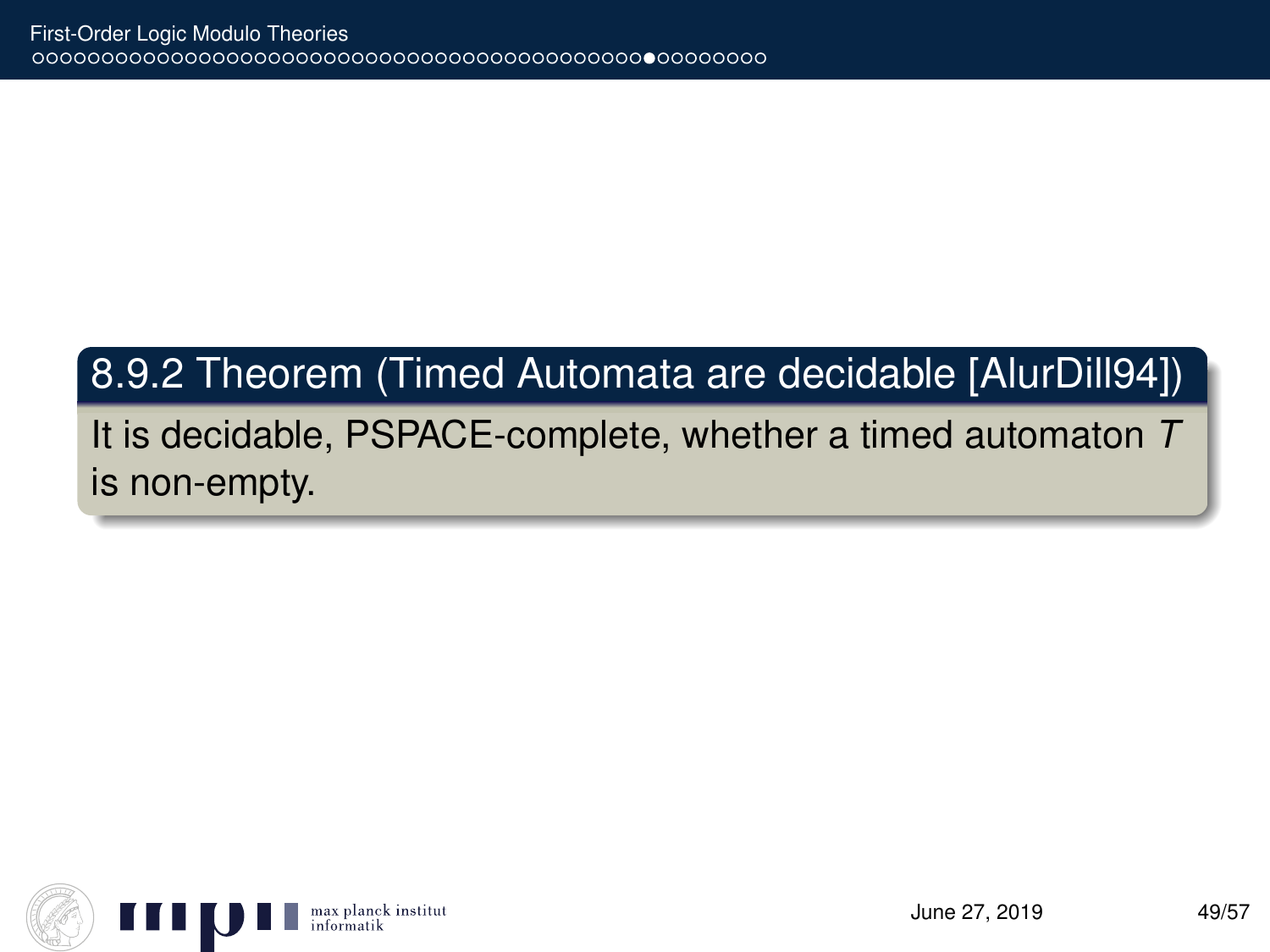# Encoding Reachability in FOL(*LA*)

Let  $T = (L, \text{start}, X, \{\text{inv}_l\}_{l \in L}, E, \text{final})$  be a timed automaton, let the vector  $\vec{x}$  contain the variables in  $X$ . The following clause represents reachability of the initial state:

$$
\vec{x} = 0 \parallel \rightarrow \text{Reach}(\text{start}, \vec{x}).
$$

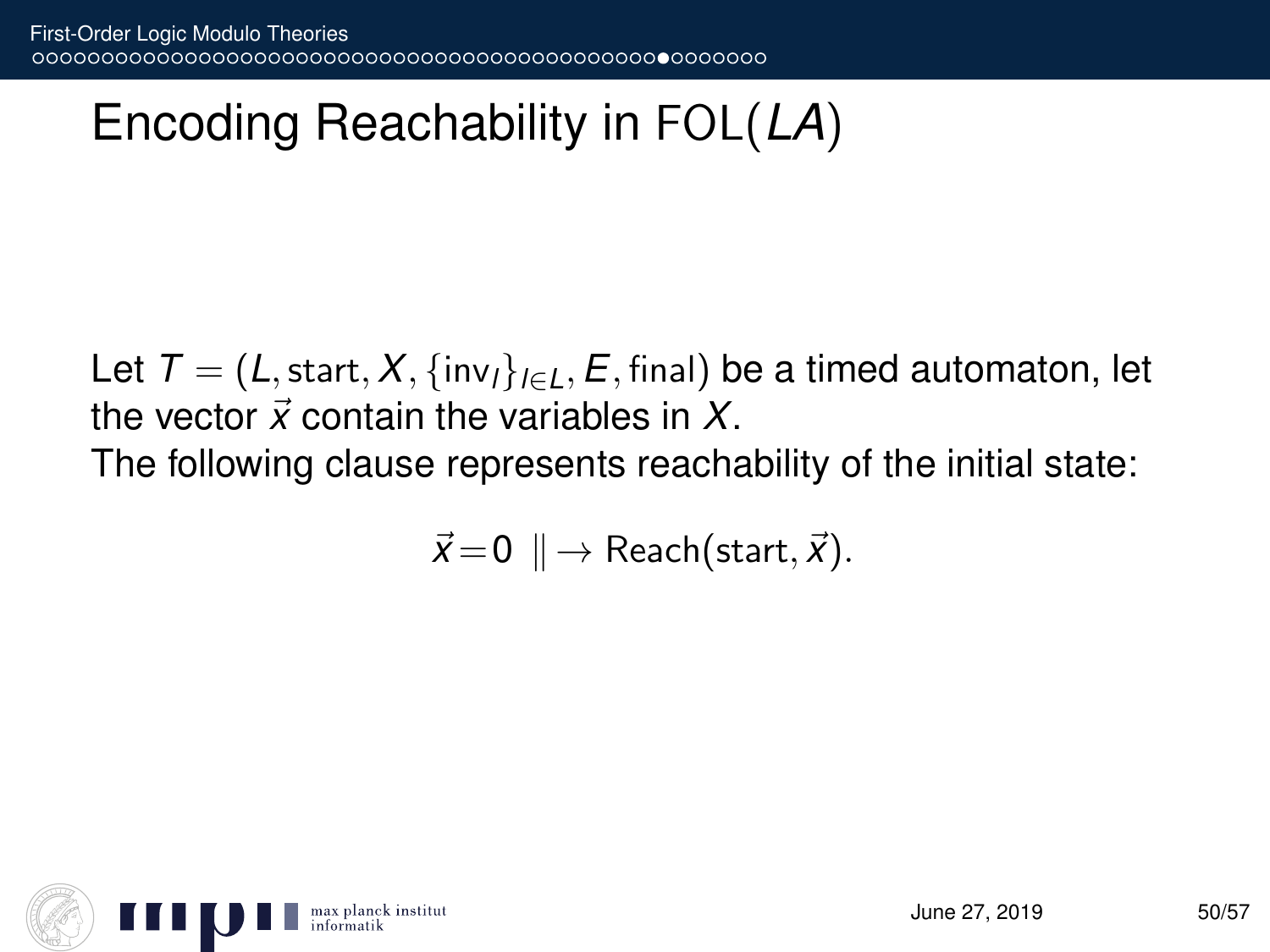#### For every location  $l \in L$ , the following clause encodes time-reachability:

$$
t\geq 0, \ \vec{x}'=\vec{x}+t, \ \text{inv}_{l}[\vec{x}'] \ \parallel \ \text{Reach}(l, \vec{x}) \rightarrow \text{Reach}(l, \vec{x}').
$$

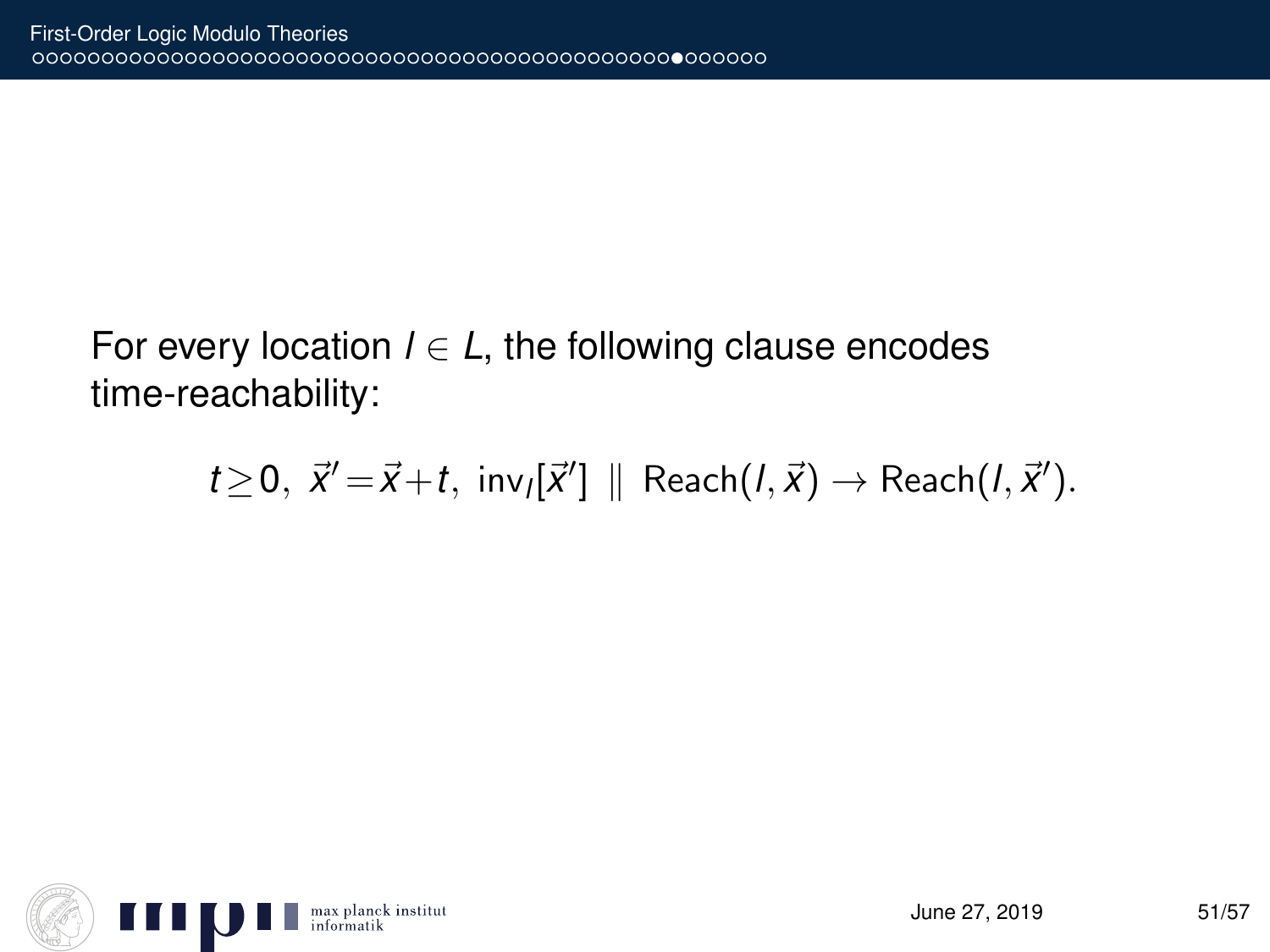For every edge  $(I, \phi, Z, I') \in E$ , the following clause encodes discrete-step reachability:

 $\phi, \ \vec{x}' = \mathsf{reset}_\mathcal{Z}(\vec{x}), \ \mathsf{inv}_{l'}[\vec{x}'] \parallel \mathsf{Reach}(l, \vec{x}) \rightarrow \mathsf{Reach}(l', \vec{x}').$ 

where

$$
\text{reset}_Z(x) = \begin{cases} 0 & \text{if } x \in Z, \\ x & \text{otherwise.} \end{cases}
$$

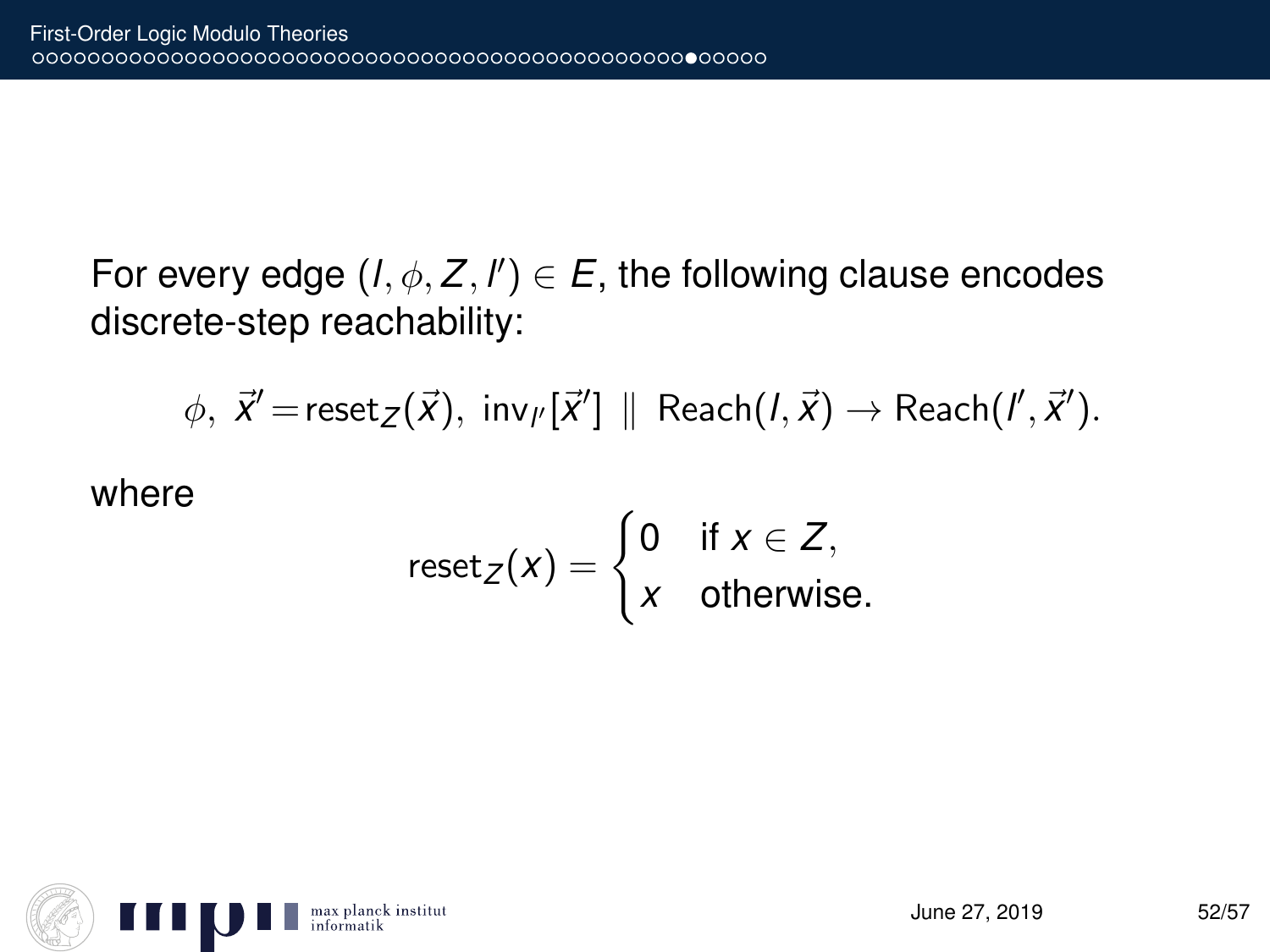### 8.9.4 Theorem (SUP(LA) Decides Timed Automata [FietzkeWeidenbach12])

Let *N* be the clause set resulting from the translation from a timed automaton *T*. Then *T* is non-empty iff  $N_E = N \cup \{ \parallel$  Reach(final,  $\vec{x}$ ) → *i*s unsatisfiable. The saturation of  $N_F$  by SUP(LA) terminates.